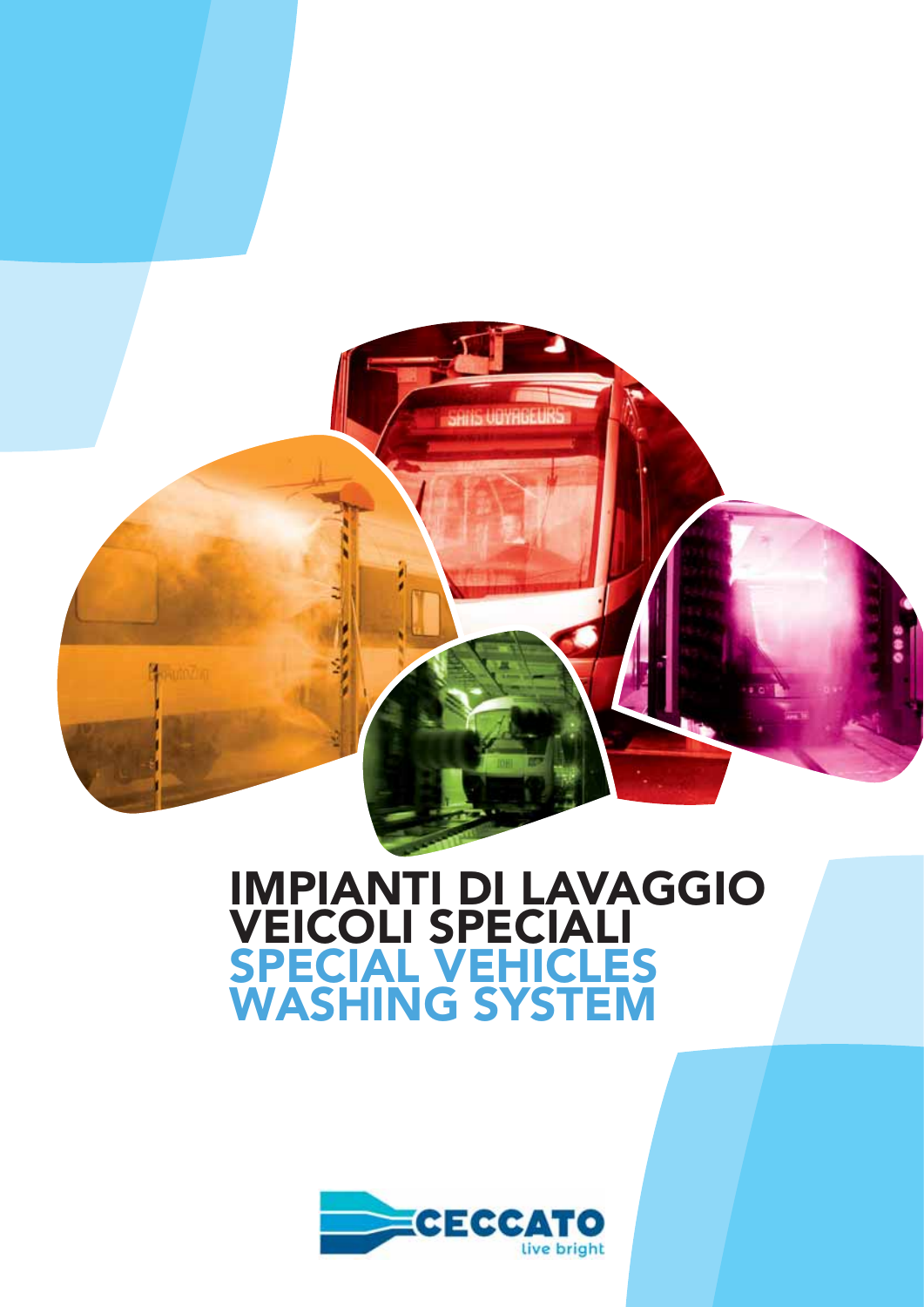### La nostra storia **Excursus**

1936 Pietro Ceccato fonda l'azienda che produce bruciatori per i forni del pane. Non molto tempo dopo la produzione di forni è sostituita dalla produzione di compressori d'aria e attrezzature per le stazioni di servizio. **1949** Ha inizio la produzione di un motore ausiliario per biciclette alla quale segue, a breve, la produzione di motori per motociclette. Il successo è immediato anche in campo agonistico: 6 record mondiali ottenuti da una futuristica moto da 75 centimetri cubici. 1953 Mediante l'accordo con il Comitato Nazionale di Sviluppo, Ceccato contribuisce in modo decisivo a trasformare il territorio circostante con una strutturazione "all'americana": 30% agricoltura, 40% industria, 30% terziario ad alto valore aggiunto. 1956 L'improvvisa scomparsa di Pietro Ceccato trasferisce il controllo dell'azienda alle famiglie Capra - Dolcetta. 1961 La produzione delle motociclette viene abbandonata e sostituita con la produzione di compressori e unità di autolavaggio. 1980 Si costituisce il gruppo Ceccato: Mark S.r.l, Ceccato DMR S.p.A. Limeira Brasile, Ceccato Inc. 1997 Vendita del comparto compressori d'aria e costituzione di Ceccato GmbH in Germania. **2001** Inaugurazione<br>della nuova fabbrica con una superficie di 60.000 metri quadrati: la più moderna nel settore degli impianti di lavaggio veicoli. 2003-2008 L'azienda si trasforma per adottare le più moderne tecniche organizzative come l'applicazione del Lean Production nei processi di verniciatura, assemblaggio e<br>controllo qualità per incrementare efficienza e flessibilità. 2009 Introduzione del nuovo Marchio e della nuova visione Aziendale "Live Bright". 2010 Con Minimax Ceccato 2013 La storica azienda vicentina viene acquisita vince il Premio ADI (Associazione per il Disegno Industriale) coniugando design e rispetto dell'ambiente. 2011 Ceccato, prima azienda al mondo nel settore carwash, ottiene la Dichiarazione Ambientale di Prodotto (DAP - EPD) per i suoi prodotti. La dichiarazione EPD LCA dei portali auto dalla famiglia Dal Maso che decide di ritornare al logo storico per la nuova "rinascita".









**1936** Pietro Ceccato founded the company, which produced burners for bread ovens. Shortly after oven manufacturing is replaced by the production of air compressors and equipment for service stations. **1949** The company started producing auxiliary motors for bicycles and later went<br>into motorcycle motors. The firm gained immediate success also at a competitive level: 6 world records achieved with a futuristic 75 cc motorcycle. **1953** With the agreement signed with the National Development Committee, Ceccato contributed to changing the surrounding area with an "American-style" organisation: 30% agriculture, 40% industry, 30% highly added value tertiary sector. **1956** Pietro Ceccato suddenly passes away and control of the company goes to the Capra - Dolcetta families. 1961 Motorcycle production was abandoned and replaced with compressors and car-washing units. **1980** The Ceccato group was established: Mark S.r.l, Ceccato DMR S.p.A. Limeira Brasile, Ceccato Inc. **1997** The air compressors unit was sold and Ceccato GmbH was set up in Germany. **2001** The new 60,000 square-metre factory was inaugurated, it is the most modern one in the car-wash sector. 2003-2008 The company changed in order to adopt top modern organisational techniques, such as the application of Lean Production strategies in priming, assembling and quality<br>control to increase efficiency and flexibility. **2009** Introduction of the new brand and the new "Live Bright" Corporate vision. 2010 With Minimax Ceccato won the ADI Award (Association for Industrial Design), combining design and care for the environment. **2011** Ceccato, first in the car wash sector, obtained the Environmental Product Declaration (DAP - EPD) for its products. The EPD LCA declaration of Ceccato's car gantries is certified by RINA. 2013 The historic company is acquired by the Dal Maso family who decides to go back to the historical logo for a new "rebirth". After a year of operation, Ceccato acquires InWash, opens Ceccato-Carwash Inc. in the United States, Ceccato East Europe Srl in the Republic of Moldova and renews the IS09000 certification with TUV SUD.

Dopo un anno di operatività, Ceccato acquisisce InWash, apre la Ceccato-Carwash Inc. con sede negli Stati Uniti, costituisce la Ceccato East Europe Srl in Moldova e viene certificata IS09000 da TUV SUD.

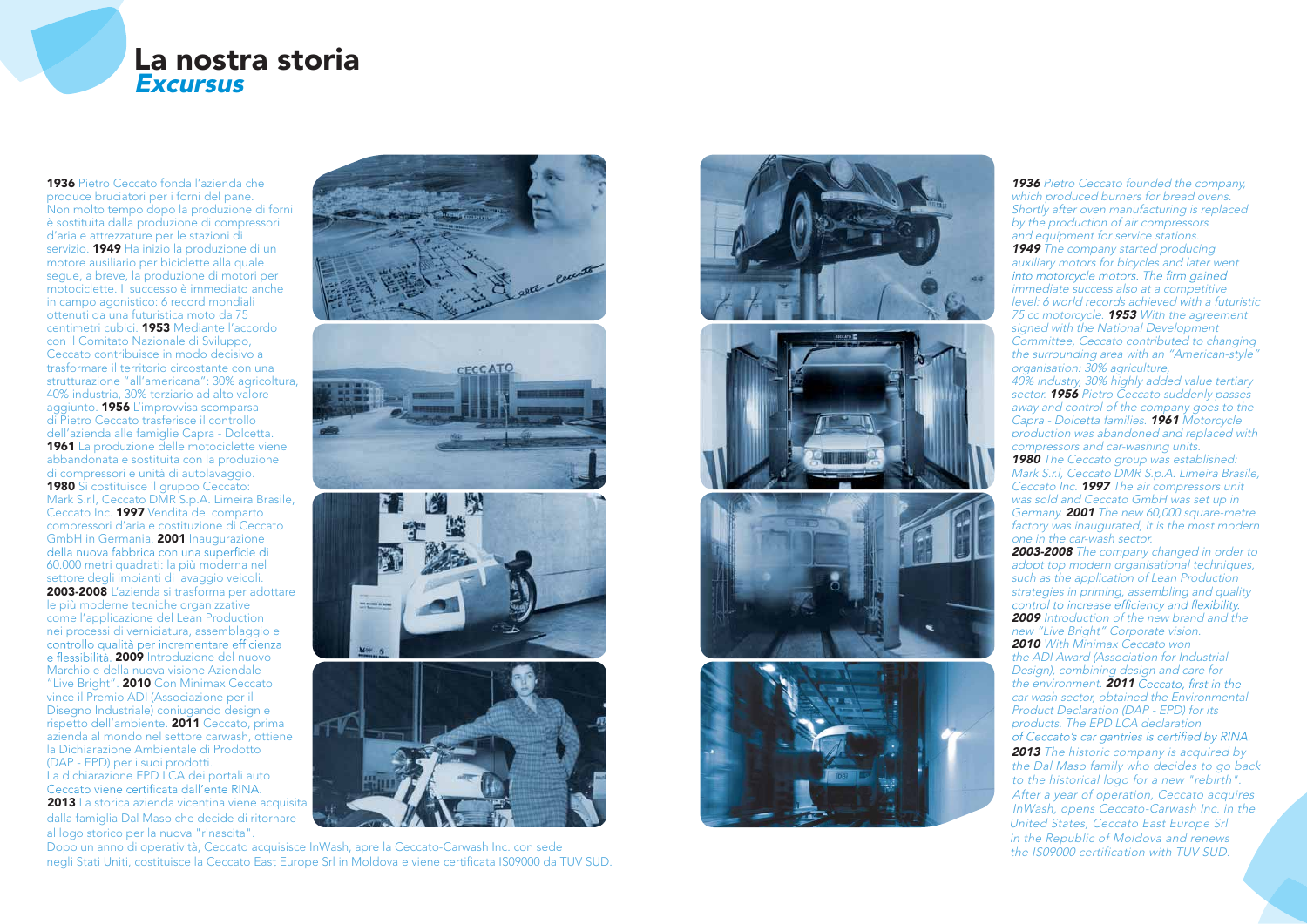### Service e Distribuzione Sempre vicini al cliente

CECCATO, tra i maggiori costruttori nel campo degli impianti per il lavaggio autoveicoli, è presente in oltre 60 paesi.

**TITLE HELL** 

La rete di filiali e Agenti/Distributori offre ai clienti supporto e assistenza completa: dalla verifica del progetto alla definizione dell'impianto, all'installazione. L'organizzazione di assistenza post-vendita garantisce, in tempo reale, standard di qualità e tempistica definiti dalla sede centrale.

CECCATO

## Service and Distribution SAlways near our customers

ाना

CECCATO, one of the largest manufacturers in the field of car wash units, operates in over 60 countries.

Its network of branches and Agents/Distributors offers customers all-round support and assistance: from checking the project to defining the system and installing it. The after-sales customer service ensures quality and prompt intervention set by the head office.





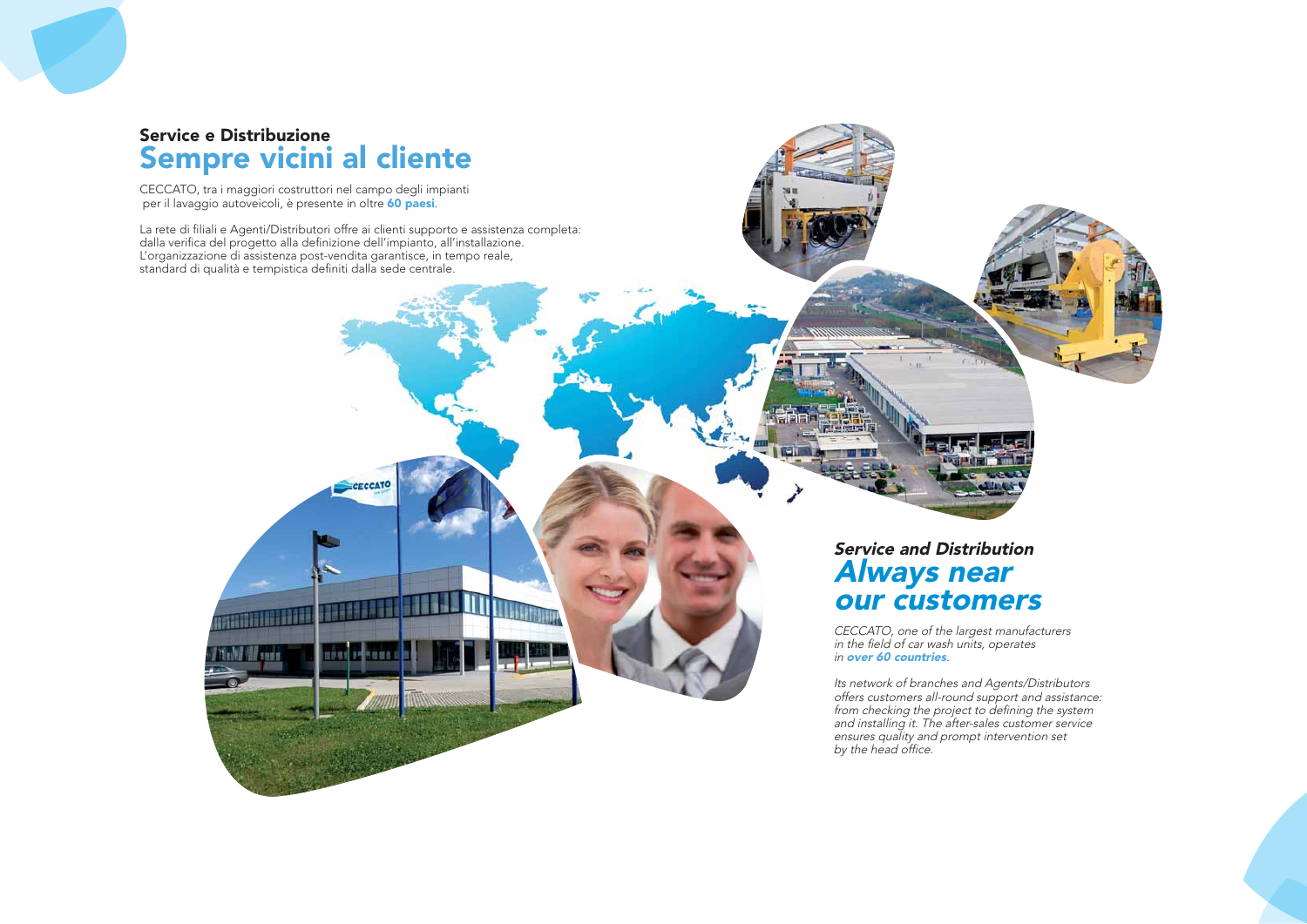

# Soddisfiamo le esigenze più complesse

Le referenze acquisite in tutta Europa nell'ambito lavaggio treni collocano Ceccato tra i fornitori più qualificati del settore. La nostra gamma d'impianti speciali è in grado di soddisfare le richieste più complesse; ogni soluzione è studiata e verificata con il cliente e perfettamente adattata alle specifiche condizioni d'uso. Una completa gamma d'accessori (per esempio il sistema trattamento dei reflui, lo scarico invernale di sicurezza, il pannello di controllo touch screen, la misurazione della velocità, le videocamere di sorveglianza) incrementa l'efficacia dell'impianto.

La gamma di base si articola in quattro linee:

# We meet the most complex of needs

References gained across Europe in the train washing field position Ceccato among the top qualified suppliers in this sector. Our range of special systems can meet the most complex of requests; each solution is designed and discussed with the customer and perfectly adapted to the specific conditions of use. An exhaustive range of accessories (for instance the waste water treatment system, the safety winter drain cycle, the touch-screen control panel, speed measurement, surveillance cameras) increases the effectiveness of the system.

The four standard ranges:



Unità di lavaggio a Passaggio a Spazzola **Brush drive-through** washing unit



Unità di lavaggio a **Portale Gantry** washing unit



Unità di lavaggio ad Alta Pressione a Passaggio **High Pressure drive-through** washing unit



Unità di lavaggio a **Carrello Trolley** washing unit



# **Rapida ed efficace**

Progettata per treni di superficie, metropolitane, tram e veicoli su rotaia in generale si configura come una sequenza di stazioni modulari dedicate alla pulizia di specifiche aree: > per le fiancate, l'imperiale (treni diesel) o i raccordi dell'imperiale (tegoli) a spazzole; > per il muso e la coda anche con frontali inclinati o di forme complesse a spazzoloni. La seguenza d'archi per l'aspersione di prodotti chimici, bagnatura o asciugatura completano

l'unità di lavaggio.







# **Quick and effective**

Designed for overground and underground trains, trams and railway vehicles in general, it consists of a sequence of modular stations dedicated to cleaning specific areas: > brushes for the sides, the roof (diesel trains) or the roof fittings (eaves brushes); > brushes for front and rear, even for inclined fronts or fronts with a complex design. The sequence of arches to apply chemical products, rinsing or drying arches complete the washing unit.

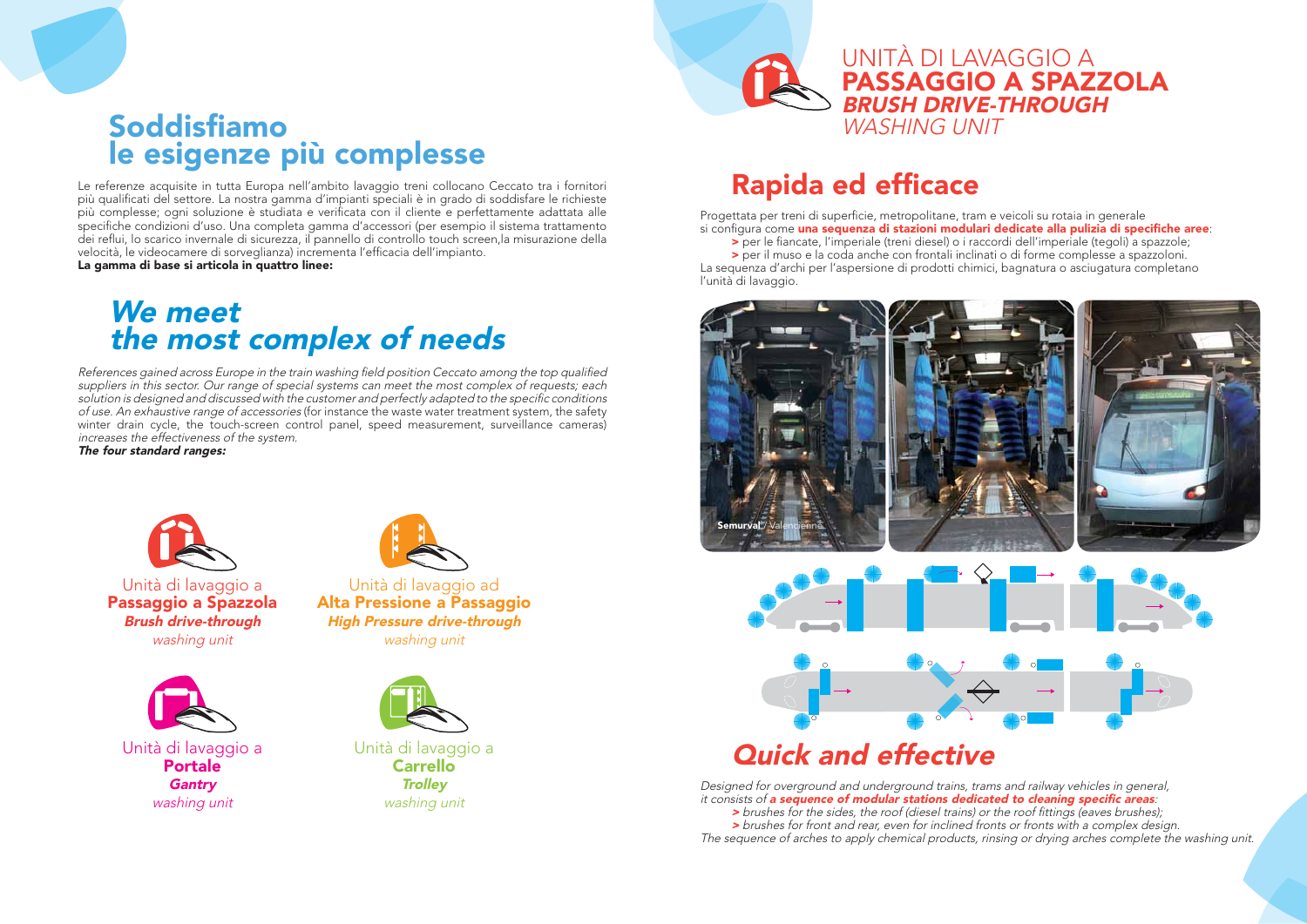# Pulizia per le aree critiche

Combinando detergenti e risciacquo ad alta pressione o, come opzione anche il lavaggio a spazzole, l'unità garantisce una perfetta pulizia delle aree più critiche anche su veicoli di forma complessa. Per soddisfare, inoltre, specifiche esigenze di lavaggio, l'impianto o le singole arcate laterali e superiori possono essere equipaggiati con pompe di diversa potenza o pressione.

L'unità è consigliata per i lavaggi di mantenimento.

# To clean critical areas

By combining detergents and high-pressure rinsing, or alternatively even brush washing, the unit ensures the most critical areas are thoroughly cleaned, even for vehicles with a complex design. Moreover, to meet specific washing needs, the system or individual side and top arches can be fitted with pumps with varying power or pressure.

The unit is recommended for routine washes.

# Massima flessibilità









Soluzione ideale per il lavaggio di singoli vagoni o composizioni bloccate.

Il numero delle spazzole varia in ragione del veicolo da lavare e può essere combinato con il lavaggio ad alta pressione per ottenere, sempre, la massima qualità possibile. L'unità, gestita elettronicamente, è programmabile in base al tipo di vagone.

The ideal solution to wash individual carriages or locked compositions.

The number of brushes varies according to the vehicle to wash and can be combined with high-pressure washing to always achieve the best possible quality. The electronically-controlled unit can be programmed based on the type of carriage.









# Maximum flexibility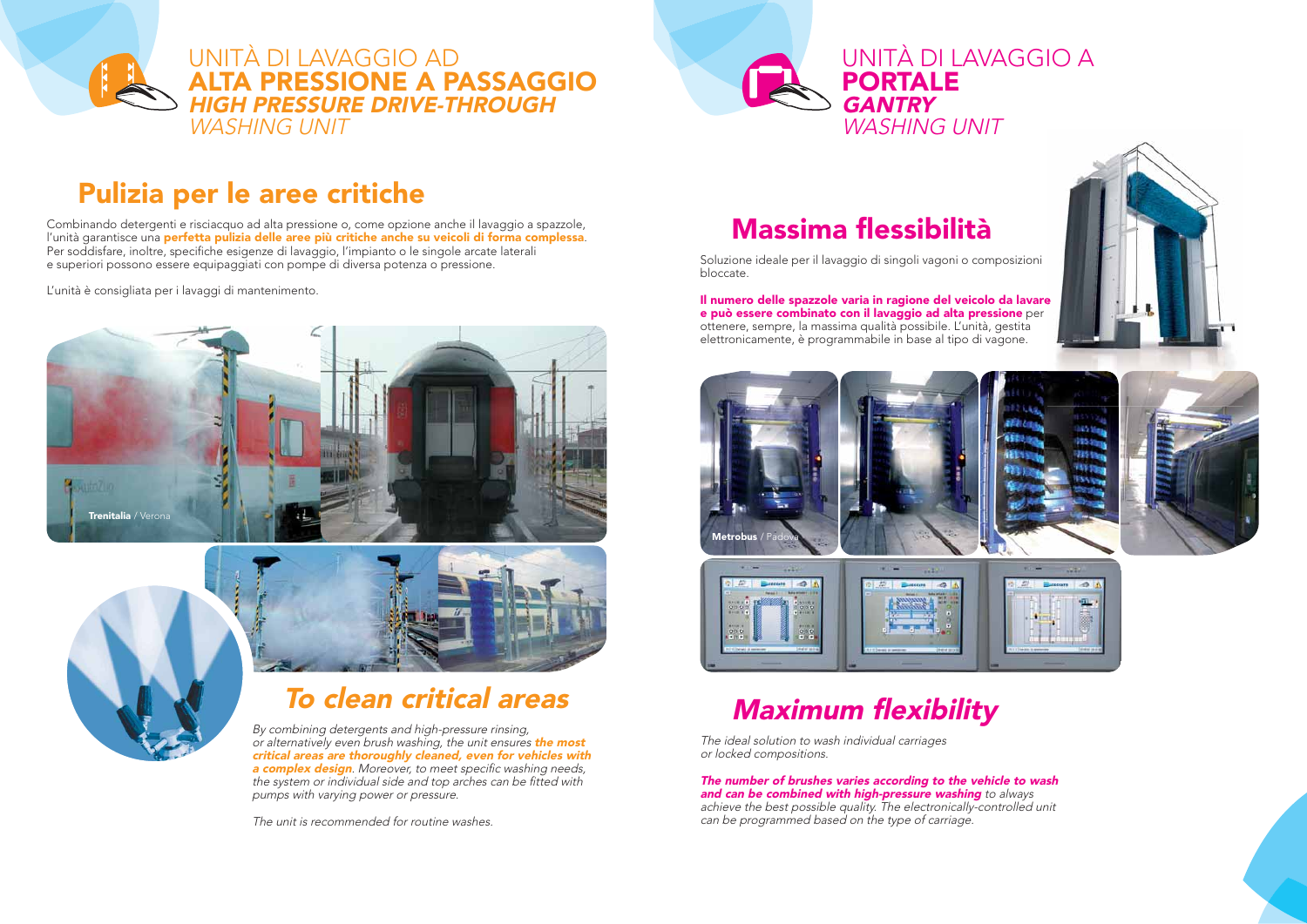

# Performance elevate

La miglior opzione per il lavaggio di lunghi convogli: mentre il treno rimane fermo coppie di carrelli, controllate da una sofisticata elettronica, si muovono indipendentemente su entrambi i lati.

I carrelli sono equipaggiabili con:

- > spazzoloni per il lavaggio di fronte/retro/lati/parti superiori o inferiori;
- > spazzole per il lavaggio degli interstizi tra i vagoni;
- > ventole di asciugatura:
- > archi di aspersione prodotti chimici.

### Il riconoscimento dei treni avviene tramite scanner evoluti che predispongono l'impianto al lavaggio di uno specifico convoglio.



# **High performance**

The best option to wash long trains: while this is stationary, pairs of trolleys controlled by sophisticated electronics move independently on both sides

The trolleys can be fitted with:

- > brushes to wash the front/rear/sides/upper or lower parts;
- > brushes to wash the interstices between the carriages;
- > drying fans;
- > arches to apply chemical products.

High-tech scanners identify the trains and prepare the system to wash a specific type of train.



Alle società di smaltimento rifiuti, depositi militari, aeroporti, aziende che gestiscono ampie flotte di veicoli industriali o speciali si propongono soluzioni personalizzate chiavi in mano.

Tunnel ad alta pressione a passaggio, cannoncini per il lavaggio ad alta pressione, cabine per il test pioggia dei veicoli ne sono alcuni esempi.

Per soddisfare, poi, ogni specifica richiesta del cliente impianti di lavaggio, trattamento acque, accessori e dispositivi speciali sono assemblati in modo personalizzato.



We offer all-in-one bespoke solutions to waste disposal companies, military yards, companies managing large fleets of industrial or special vehicles.

High-pressure drive through tunnels, hoses for high-pressure washing, cabins for rain tests on vehicles are just a few examples.

devices.

And to meet all the customer's specific requests we offer customised assembly of washing systems, water treatment, accessories and special